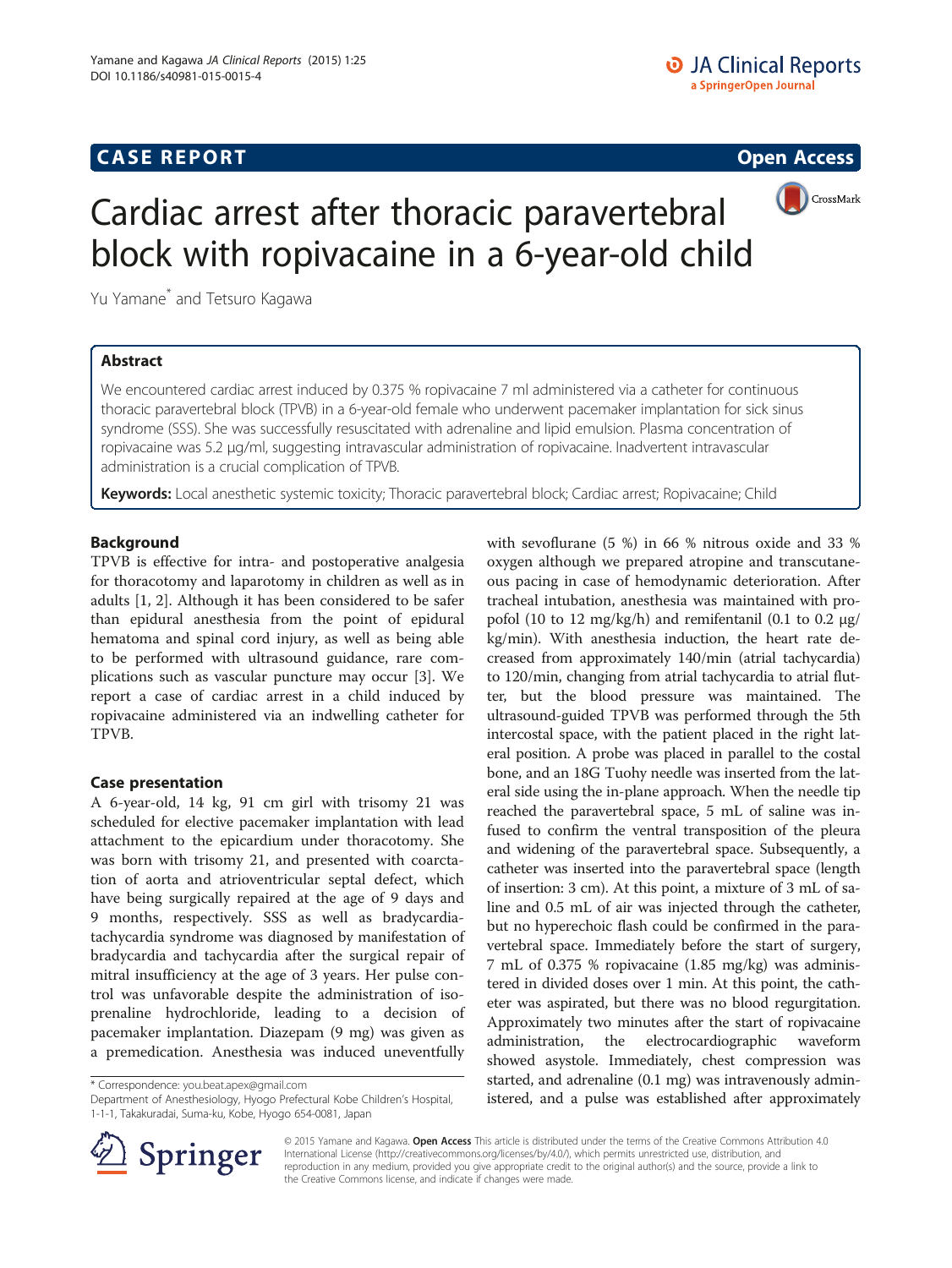2 min. Under a tentative diagnosis of intoxication with the local anesthetic, blood was collected through an arterial line to measure its plasma concentration (6 min after ropivacaine administration), and 20 mL of 20 % lipid emulsion was administered (7 min after ropivacaine administration). As the effect of single-dose administration of adrenaline gradually decreased over time reducing the blood pressure (38/20 mmHg) and heart rate (54 beats per minute), the continuous administration of catecholamine was considered necessary. After a catheter for transesophageal pacing was inserted into the esophagus, central venous catheterization was performed. The continuous administration of adrenaline (0.03  $\mu$ g/kg/min), dobutamine (5  $\mu$ g/kg/min), and dopamine (5 μg/kg/min) was started. After the hemodynamic parameters became stable, we decided to proceed to the surgery because we believed that pacemaker implantation would also treat the bradycardia caused by ropivacaine. The surgery was done uneventfully. When the catheter was examined after surgery, blood into the catheter (about 12 cm) was observed. Since the blood had coagulated, the catheter was removed.

The patient was transferred to the intensive care unit (ICU) while being intubated. Dexmedetomidine (0.4 μg/ kg/h) and fentanyl (0.5 μg/kg/h) were administered to obtain sedation and analgesia, and tapered gradually. The patient was extubated 2 days and discharged 13 days after the surgery without any neurological abnormalities. Subsequently, the results of examination showed that the plasma concentration of ropivacaine was 5.2 μg/mL.

#### **Discussion**

This is the first report on cardiac arrest resulting from TPVB-related intoxication with a local anesthetic. Ropivacaine administered through a catheter may have flowed into circulation, inducing intoxication resulting in cardiac arrest for the following reasons: 1) cardiac arrest occurred immediately after ropivacaine administration, 2) blood regurgitation into the catheter was found after the completion of surgery, and 3) the results of later examination showed that the plasma concentration of ropivacaine was high. At the same time, in the present case, the influence of sympathetic blockade must be considered as a cause of cardiac arrest. A catheter for TPVB was inserted through the 5th intercostal space, which is adjacent to the cardiac sympathetic branch. Considering the fact that the patient had SSS, it is not surprising that sympathetic blockade by ropivacaine administered through a catheter may lead to cardiac arrest. However, there have been no case reports of cardiac arrest or bradycardia after drug administration for TPVB. Lönnqvist et al. [[3\]](#page-2-0) reported complications related to paravertebral block in adults and children: 3.8 % of adults and 4.2 % of children had vascular puncture, and 5 % of adults and none in children had hypotension. Neither bradycardia nor cardiac arrest was reported. Regarding epidural anesthesia, there is a case report in which SSS, which had not been indicated, became manifest after the administration of a local anesthetic [[4\]](#page-2-0). However, this did not lead to cardiac arrest. Based on these findings, sympathetic blockade-related bradycardia does not seem to contribute to cardiac arrest after TPVB, as demonstrated in the present case.

Although few prospective studies have investigated the pharmacokinetics or systemic toxicity of ropivacaine, ropivacaine toxicity in adults and bupivacaine toxicity in children have been reported. Knudsen et al. [\[5](#page-2-0)] reported that the arterial plasma concentration of ropivacaine at the onset of symptoms of ropivacaine-related intoxication was 3.4 to 5.3 μg/mL in adult volunteers. Chazalon et al. [[6\]](#page-2-0) reported an adult with sciatic/saphenous nerve block-induced bradycardia, leading to cardiac arrest. They indicated that the plasma concentration of ropivacaine after 70 min was 1.88 μg/mL. Huet et al. [\[7](#page-2-0)] reported that the plasma concentration of ropivacaine 55 min after cardiac arrest associated with lumbar plexus block was 5.61 μg/mL. In addition, Gnaho et al. [\[8](#page-2-0)] indicated that the plasma concentration of ropivacaine 15 min after ventricular fibrillation associated with sciatic nerve block was 2.48 μg/mL. Thus, the plasma concentration of ropivacaine reportedly ranged from 1.88 to 5.61 μg/mL although the interval from cardiac arrest until blood collection varied. Agarwal [\[9](#page-2-0)] and McCloskey [[10\]](#page-2-0) reported several cases of bupivacaine systemic toxicity secondary to continuous infusion (caudal epidural and intrapleural) in children. The blood levels at the time of seizures (four cases, 3 to 9-years-old) ranged from 5.4 to 10.2 μg/mL. The blood levels in one 3.89 kgneonate with the initial episode of ventricular tachycardia was 5.6 μg/mL. Although they have reported bupivacaine toxicity, higher plasma concentrations of ropivacaine may be necessary to induce systemic toxicity because plasma concentration of ropivacaine was higher than that of bupivacaine when the symptoms were elicited [\[5](#page-2-0)]. In our case, the plasma concentration of ropivacaine was 5.2 μg/mL. As the blood was collected 6 min after cardiac arrest, the concentration at the time of cardiac arrest may have been higher. Therefore, our patient may also have had a high enough blood ropivacaine concentration to cause cardiac arrest.

To treat cardiac arrest due to intoxication with a local anesthetic, adrenaline and lipid emulsion are used. In our case, a single-dose administration of adrenaline immediately after cardiac arrest successfully resumed the pulse. After a bolus administration of lipid emulsion, because the heart rate was maintained by adrenaline, the administration of lipid emulsion was not continued. However, both the heart rate and blood pressure were decreasing, requiring transesophageal pacing and the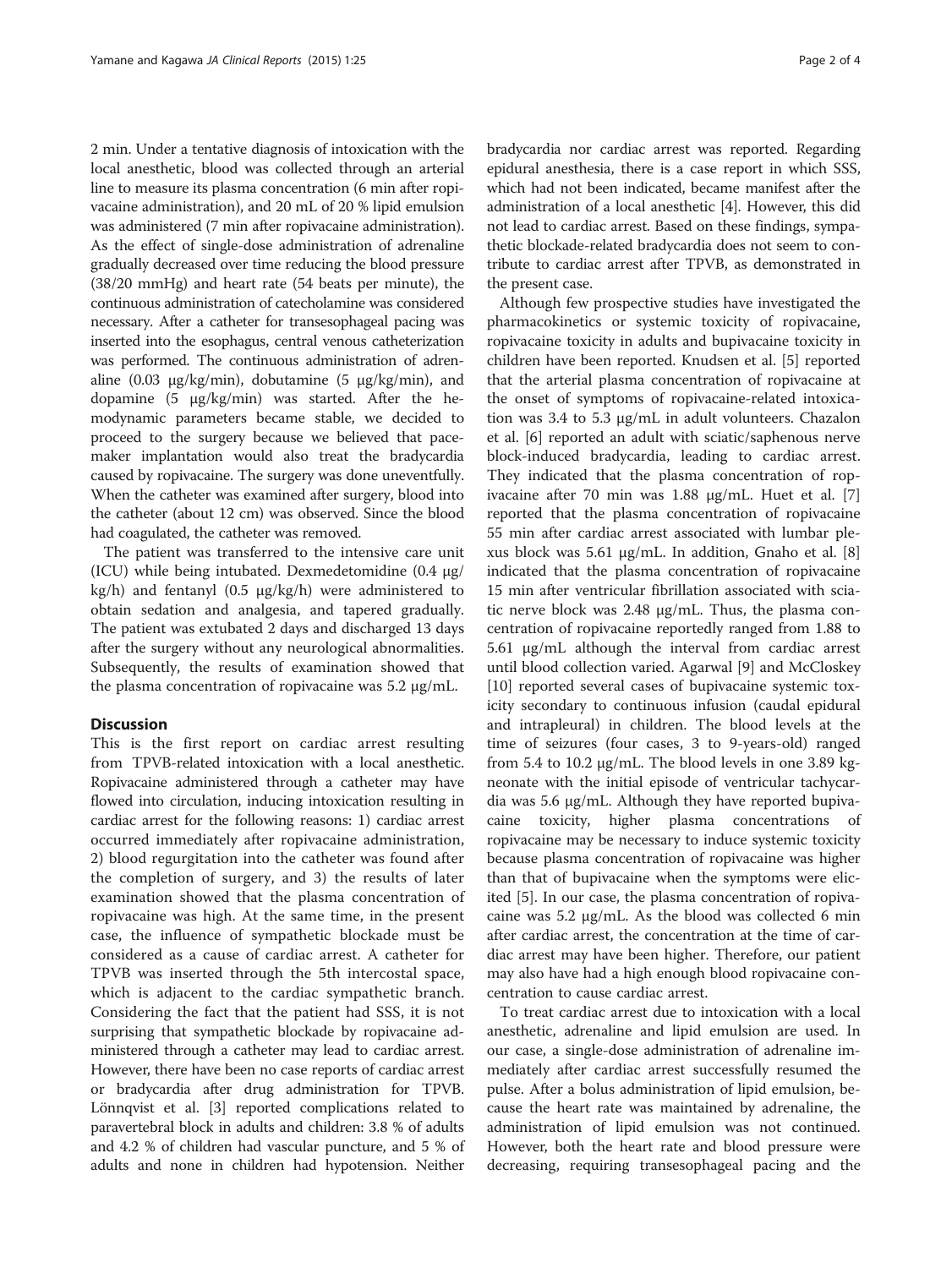<span id="page-2-0"></span>continuous administration of adrenaline, the continuous administration of lipid emulsion may also have been necessary.

Lastly, we discuss preventive measures of intravascular administration in TPVB. There are several TPVB-specific and general measures to prevent intravascular administration. The first TPVB-specific measure is to confirm a hyperechoic flash in the paravertebral space. Yoshida et al. [[11](#page-3-0)] confirmed that the catheter tip was located in the paravertebral space by injecting a mixture of 3 mL of saline and 0.5 mL of air through a catheter and confirming a hyperechoic flash in the paravertebral space. We did not observe hyperechoic flash, but continued the procedure because we believed the lack of hyperechoic flash was possibly due to technical problems, such as inappropriate direction of the probe-tip. We should have checked the flash thoroughly. However, when air was administered several times until a hyperechoic flash is observed, mediastinal emphysema or air emboli may develop in children. The second TPVB-specific method is to confirm the ventral transposition of the pleura using ultrasonography while drug administration through a catheter [2]. In our patient, saline was infused not through a catheter, but through a Tuohy needle, to confirm the ventral transposition of the pleura. The catheter was inserted 3 cm from the needle tip, but we could have inserted less considering the size of her body. Thus, we cannot rule out the possibility of intravascular migration of the catheter tip. We could have confirmed using ultrasonography if the drug reached the paravertebral space by administering the drug through the catheter. However, this method has a limitation: confirmation is not possible immediately prior to the operation when ultrasonography is not available. To avoid intravascular administration, there are also general measures to be taken. Firstly, there is a method to confirm blood regurgitation through catheter aspiration, but when an excessive negative pressure is applied, no blood regurgitation may occur, resulting a false-negative reaction [8]. We also confirmed blood regurgitation by aspirating the catheter, but found no blood regurgitation. Therefore, we cannot rule out the possibility that the negative pressure was excessive. Secondly, a local anesthetic containing adrenaline is used as a test dose. When adrenaline enters blood circulation, tachycardia, an increase in blood pressure and ECG changes, such as T-wave amplitude and ST segment changes, are observed [\[12](#page-3-0)]. However, children under general anesthesia may be less sensitive to adrenaline, leading to false-negative reactions in some cases. Furthermore, when a patient is tachycardic like our patient, adrenaline must be carefully administered, considering the influence of the deteriorated tachycardia on the hemodynamics. Thirdly, it is also important to administer drug slowly. When administered in divided

doses, the onset of systemic reactions may be delayed by 60 to 90 s [\[12](#page-3-0)]. For administration in divided doses, it is also necessary to administer the subsequent dose after a sufficient period of observation.

#### Conclusions

We encountered cardiac arrest which occurred after ropivacaine administration for TPVB in a 6-year-old female. This was possibly due to the intravascular administration of ropivacaine. For TPVB, it is important to combine several measures to prevent intravascular administration and administer drugs carefully.

### Consent

Written informed consent was obtained from the parents of the patient for publication of this Case report and any accompanying images. A copy of the written consent is available for review by the Editor-in-Chief of this journal.

#### Abbreviations

TPVB: Thoracic paravertebral block; SSS: Sick sinus syndrome; ICU: Intensive care unit.

#### Competing interests

The authors declare that they have no competing interests.

#### Authors' contributions

YY and TK carried out the management of anesthesia in this patient. Both authors read and approved the final manuscript.

#### Received: 1 July 2015 Accepted: 1 September 2015 Published online: 29 December 2015

#### References

- 1. Berta E, Spanhel J, Smakal O, Smolka V, Gabrhelik T, Lönnqvist PA. Single injection paravertebral block for renal surgery in children. Paediatr Anaesth. 2008;18:593–7.
- 2. Boretsky K, Visoiu M, Bigeleisen P. Ultrasound-guided approach to the paravertebral space for catheter insertion in infants and children. Paediatr Anaesth. 2013;23:1193–8.
- 3. Lönnqvist PA, MacKenzie J, Soni AK, Conacher ID. Paravertebral blockade. Failure rate and complications. Anaesthesia. 1995;50:813–5.
- 4. Ishida R, Shido A, Kishimoto T, Sakura S, Saito Y. Prolonged cardiac arrest unveiled silent sick sinus syndrome during general and epidural anesthesia. J Anesth. 2007;21:62–5.
- 5. Knudsen K, Beckman Suurküla M, Blomberg S, Sjövall J, Edvardsson N. Central nervous and cardiovascular effects of i.v. infusions of ropivacaine, bupivacaine and placebo in volunteers. Br J Anaesth. 1997;78:507–14.
- 6. Chazalon P, Tourtier JP, Villevielle T, Giraud D, Saïssy JM, Mion G, et al. Ropivacaine-induced cardiac arrest after peripheral nerve block: successful resuscitation. Anesthesiology. 2003;99:1449–51.
- 7. Huet O, Eyrolle LJ, Mazoit JX, Ozier YM. Cardiac arrest after injection of ropivacaine for posterior lumbar plexus blockade. Anesthesiology. 2003;99:1451–3.
- Gnaho A, Eyrieux S, Gentili M. Cardiac arrest during an ultrasound-guided sciatic nerve block combined with nerve stimulation. Reg Anesth Pain Med. 2009;34:278.
- 9. Agarwal R, Gutlove DP, Lockhart CH. Seizures occurring in pediatric patients receiving continuous infusion of bupivacaine. Anesth Analg. 1992;75:284–6.
- 10. McCloskey JJ, Haun SE, Deshpande JK. Bupivacaine toxicity seoncdary to continuous caudal epidural infusion in children. Anesth Analg. 1992;75:287–90.